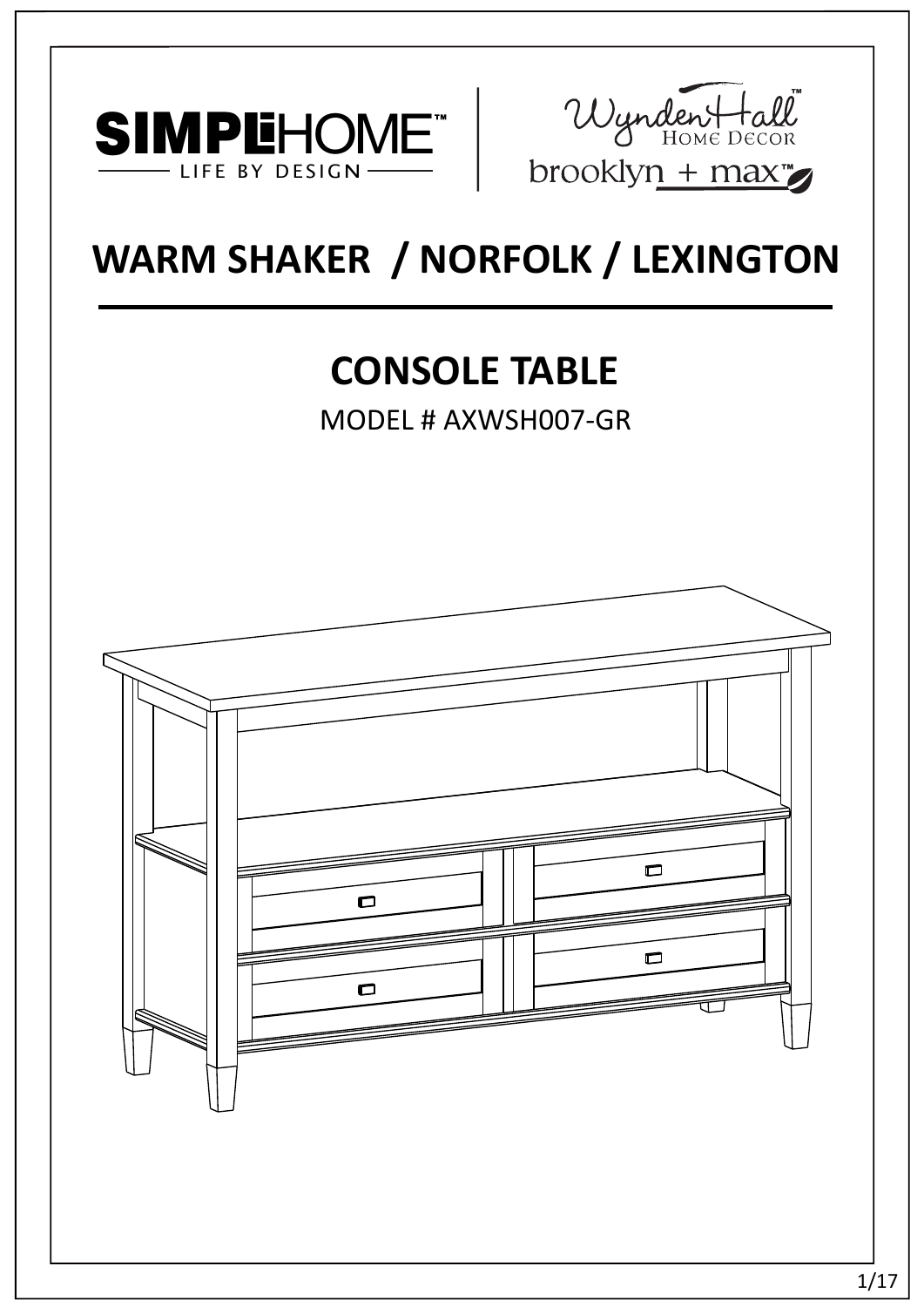





# **Questions, problems, assembly help, missing parts?**

No need to return the product, we will gladly help and ship your replacement parts free of charge Please call Customer Service at 1-866-518-0120 ext. 262

Monday to Friday between 9 am – 4 pm EST

or go to

**www.simpli-home.com/parts request** 

In order to assist you in a timely manner, please have the following information ready:

Model # \_\_\_\_\_\_\_\_\_\_\_\_\_\_\_\_\_\_\_\_\_\_\_ Part Number or Letter\_\_\_\_\_\_\_\_\_\_\_\_\_\_\_\_\_\_\_\_\_\_\_

Purchased at \_\_\_\_\_\_\_\_\_\_\_\_\_\_\_\_\_\_\_\_\_\_\_\_\_\_\_\_\_Date of Purchase \_\_\_\_\_\_\_\_\_\_\_\_\_\_\_\_\_\_\_\_\_\_

**If you wish to return the product, please contact the retailer where the product was purchased.**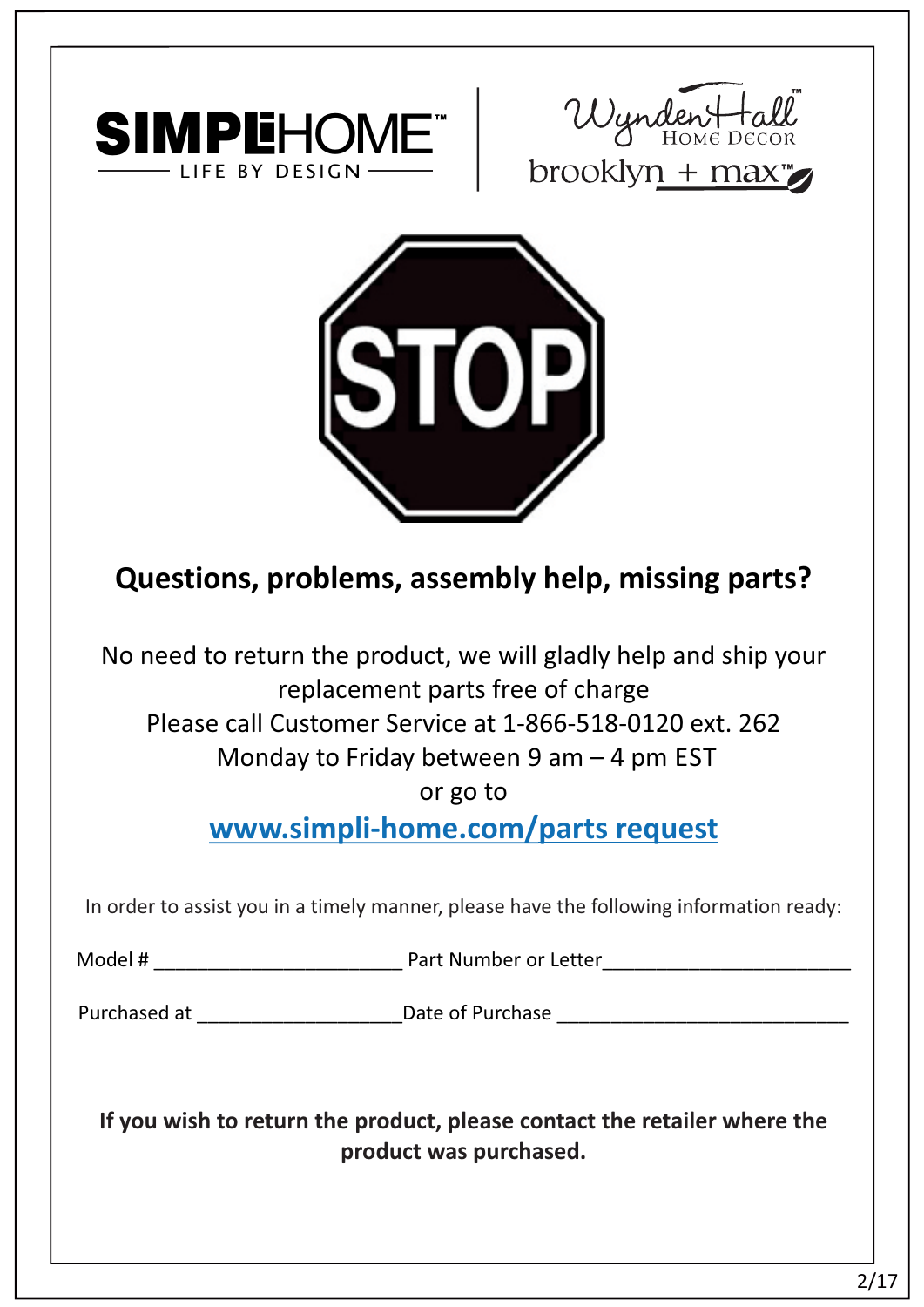**IMPORTANT :** Please read this manual carefully before beginning assembly of this product. Keep this manual for future reference.

## **SAFETY INFORMATION**

Identify all the parts and hardware. Do not discard of the packaging until you have checked that you have all of the parts and hardware required. Hardware package may have spare parts.

**WARNING:** This item contains small parts which can be swallowed by children and pets. Keep children and pets away during assembly. To avoid danger of suffocation, always keep plastic bags away from children and pets. We recommend that you assemble this unit on a carpeted floor to avoid scratches. If using power tools, set the tool to low torque to avoid damage.

#### **May require 2 people for ease of assembly.**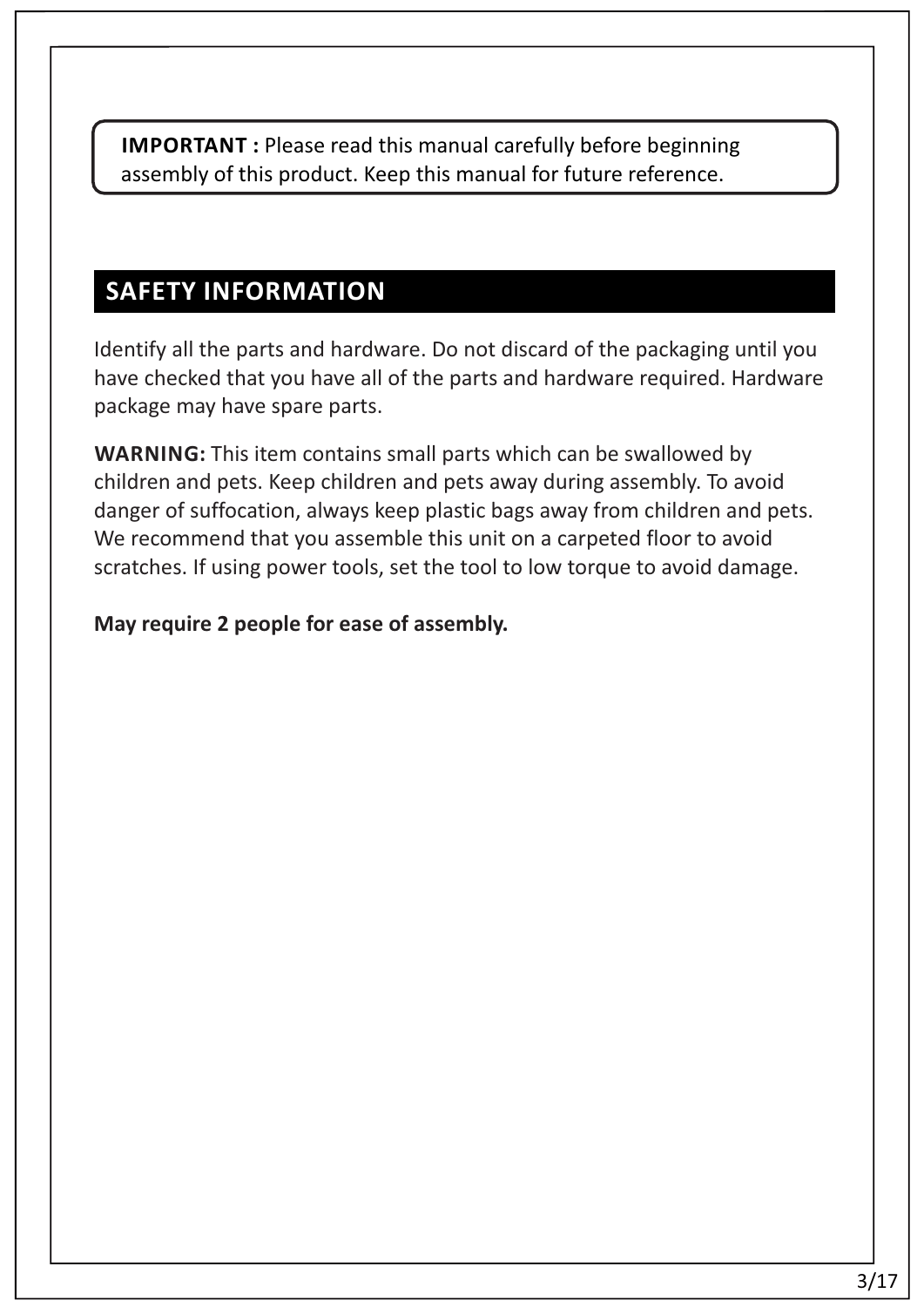**IMPORTANT :** Please read this manual carefully before beginning assembly of this product. Keep this manual for future reference.

#### **CARE and MAINTENANCE**

Perhaps the greatest environmental damage to wood furniture comes from wide swings in relative humidity (RH) in our homes. Wood absorbs and desorbs water as relative humidity rises and falls, and in doing so it swells and shrinks. Making matters worse, it expands and contracts unequally along different grain directions. As humidity changes, the components of wooden objects are continually pushing and pulling against each other. This pressure often results in parts of furniture no longer fitting together closely or becoming distorted or breaking from their own internal stresses.

The response to relative humidity changes begins with determining the annual average RH for your particular space. Then try to keep the RH in the space where your furniture is as close to that average as possible, generally within about 10% up or down. De-humidify in the summer and humidify in the winter.

Be aware that raising the temperature lowers the humidity and vice versa. Thus, modern heating systems, which can drive down interior RH in the winter, almost invariably cause problems for furniture. To counteract their effect, you can either modify the RH by keeping furniture containing spaces cooler in the winter or most importantly, have a good working humidifier for your home. A humidistat automatically works to balance the humidity in your home so it is constant. Dry indoor air can suck enough moisture from its surroundings to do permanent damage to wood, causing it to crack or split.

Remember, that not all woods are created equal. Two factors that help determine how rapidly a wood will lose moisture are pore size and surface hardness. A piece made from a dense and hard wood will dry less rapidly than pieces made from softer woods.

Furniture that is sealed and lacquered will lose moisture more slowly than an unfinished piece while pieces with veneer finishes are not only stronger, but lose moisture more slowly than other finishes.

#### **To help protect your wood furniture, take these steps:**

- Use a humidifier, preferably one with an automatic control system that can sense the humidity level and adjust itself accordingly. Don't over-humidify; that can damage wood by causing it to expand and contract.
- Keep furniture out of direct sunlight, which can cause it to dry out, crack and warp.
- If you can avoid it, don't put furniture near heating vents. If you must, keep the piece 3 to 4 inches away from the wall, giving the heat and air space to circulate.
- Dust with soft dry cloth.
- Do not use liquid or aerosol products.
- To avoid marking, do not place rubber on surface (foot pads, etc.)
- For soil build-up, wipe with damp cloth & dry.
- Do not use abrasive cleaners.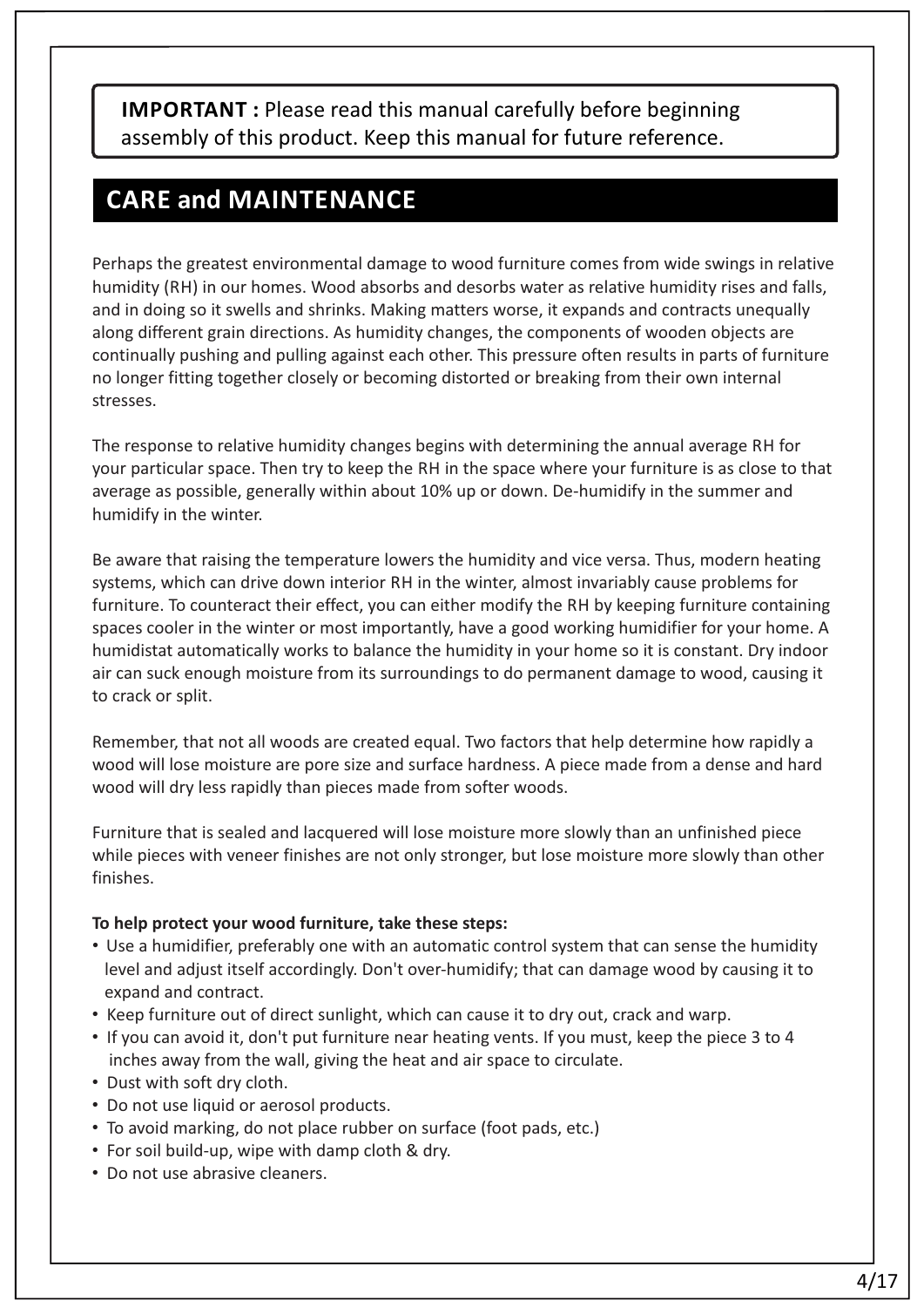## **PRE-ASSEMBLY INFORMATION**

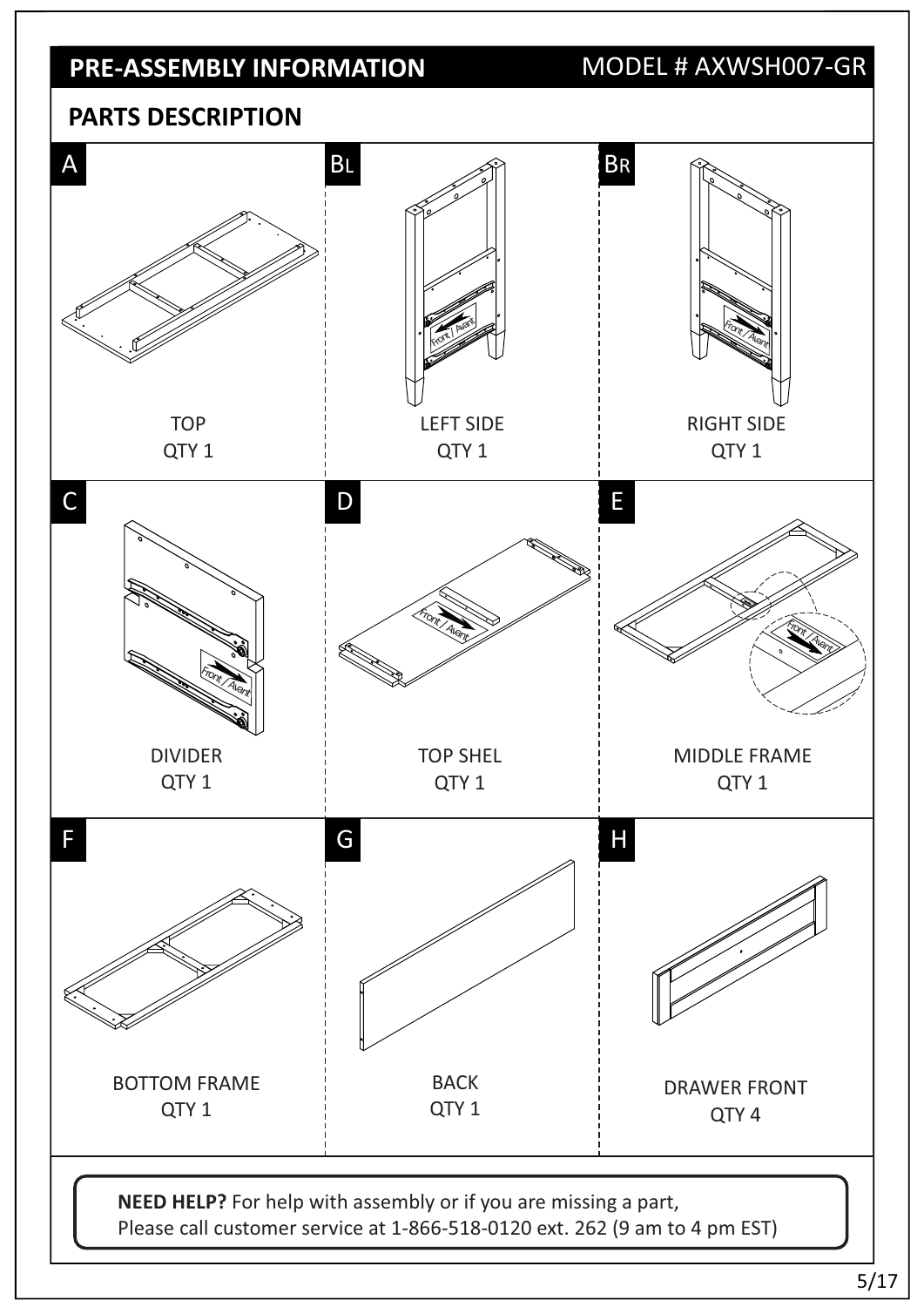## **PRE-ASSEMBLY INFORMATION**

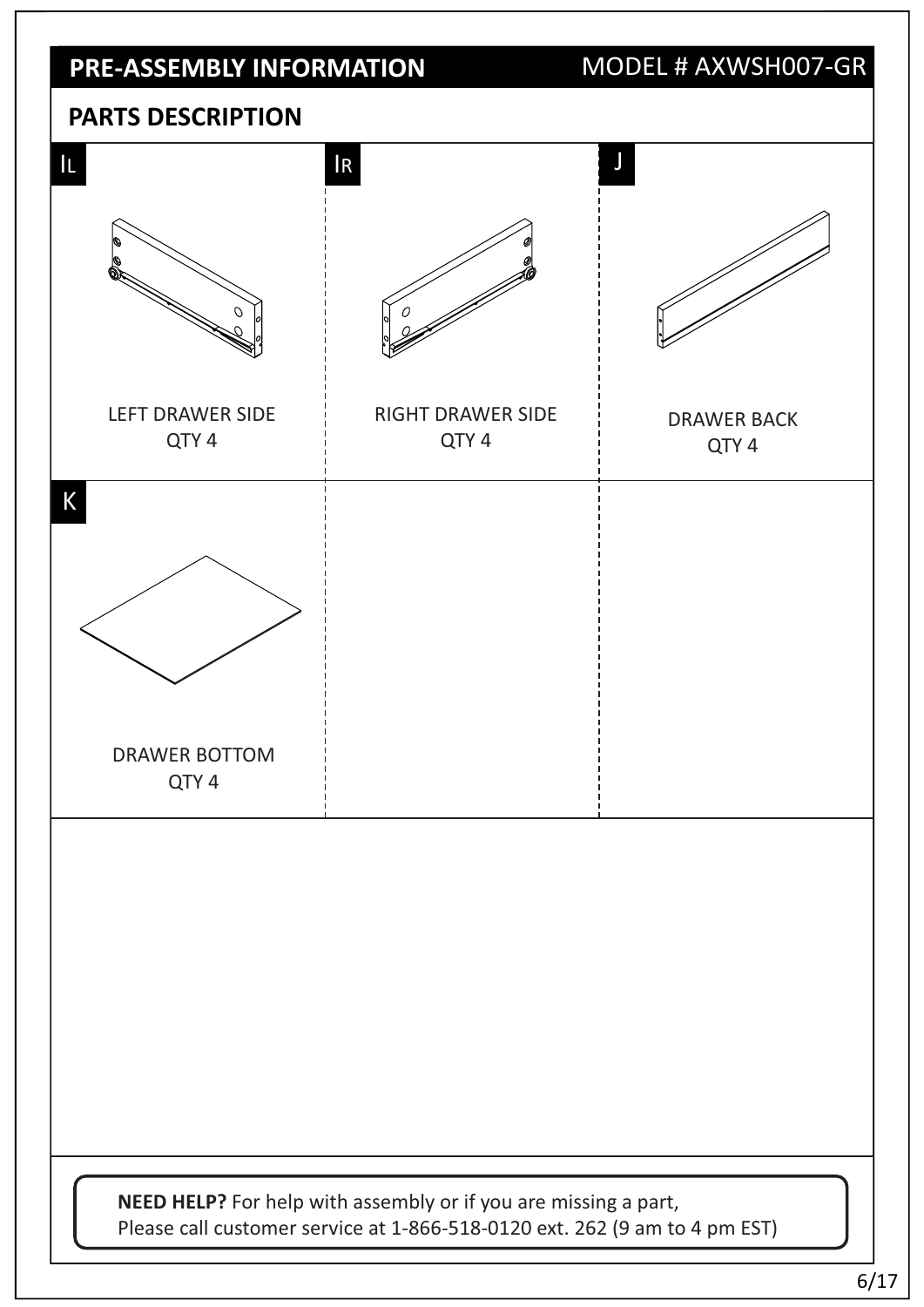#### **PRE-ASSEMBLY INFORMATION**

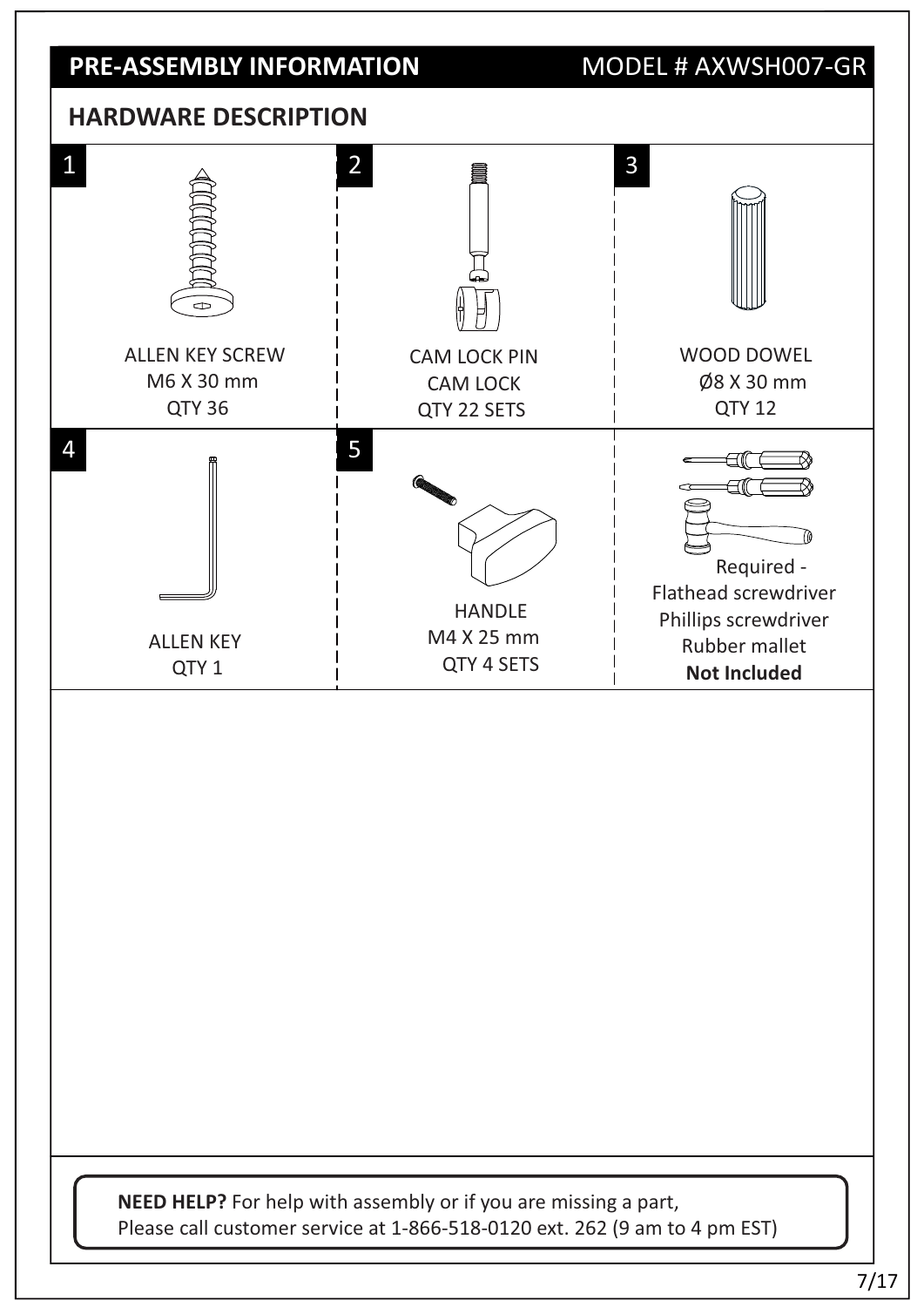# **COMPONENTS – KEY DIAGRAM**

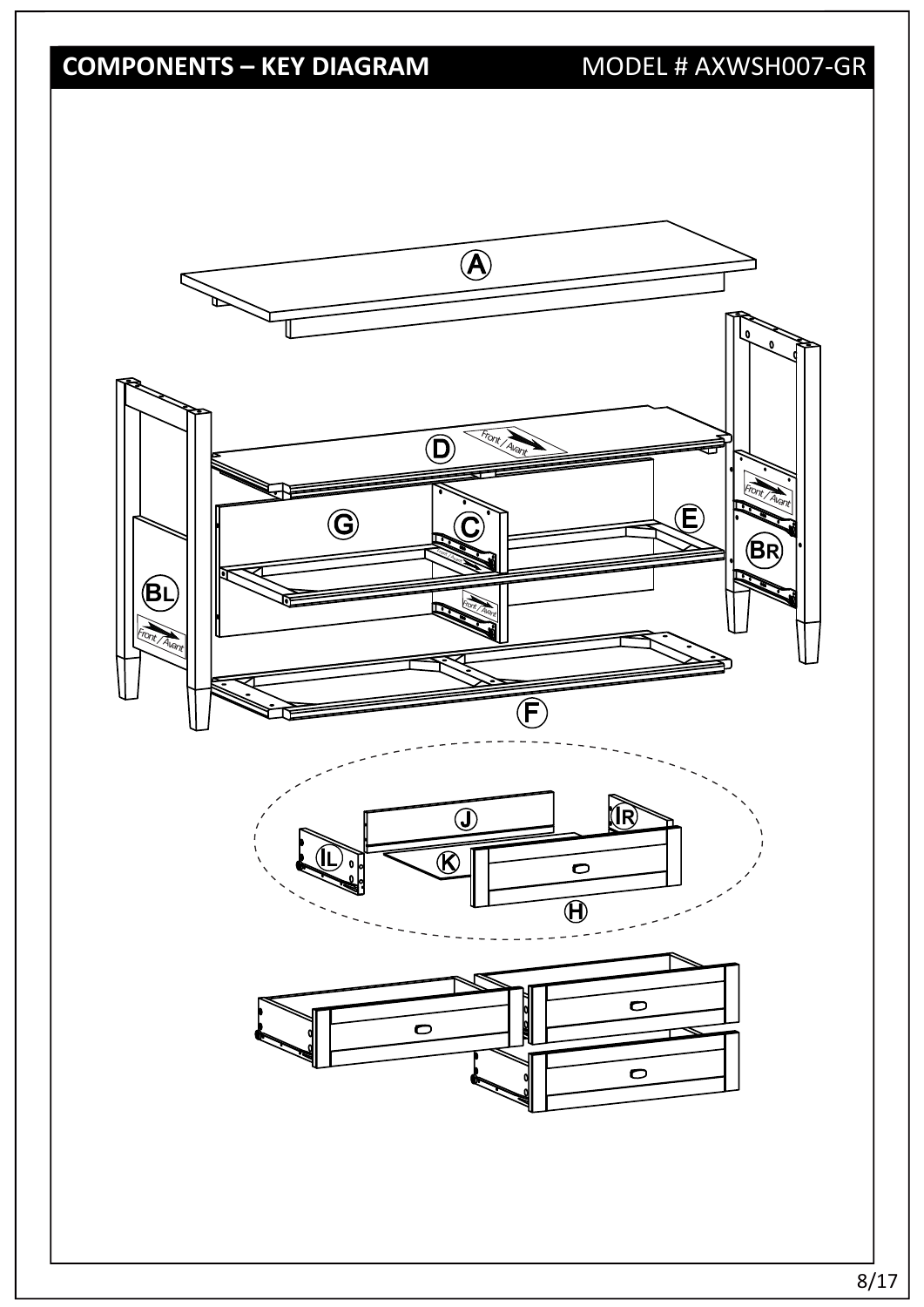## MODEL # AXWSH007-GR



- 1. Attach 4 Cam Lock Pins $(2)$  to back of Drawer Front  $(H)$ .
- 2. Align Cam Lock Pins with pre-drilled holes and attach Drawer Sides  $(\hat{L})$ ,  $(\hat{R})$ .
- 3. Insert 2 Cam Locks $(2)$  into pre-drilled holes on each Drawer Side  $(IL)$ ,  $(R)$ .
- 4. Use flathead screwdriver secure Cam Locks.

#### **STEP 2**



1. Slide Drawer Bottom  $\overline{K}$  firmly into slots on Drawer Sides  $\overline{L}$ ,  $\overline{R}$  and Drawer Front  $(H)$ .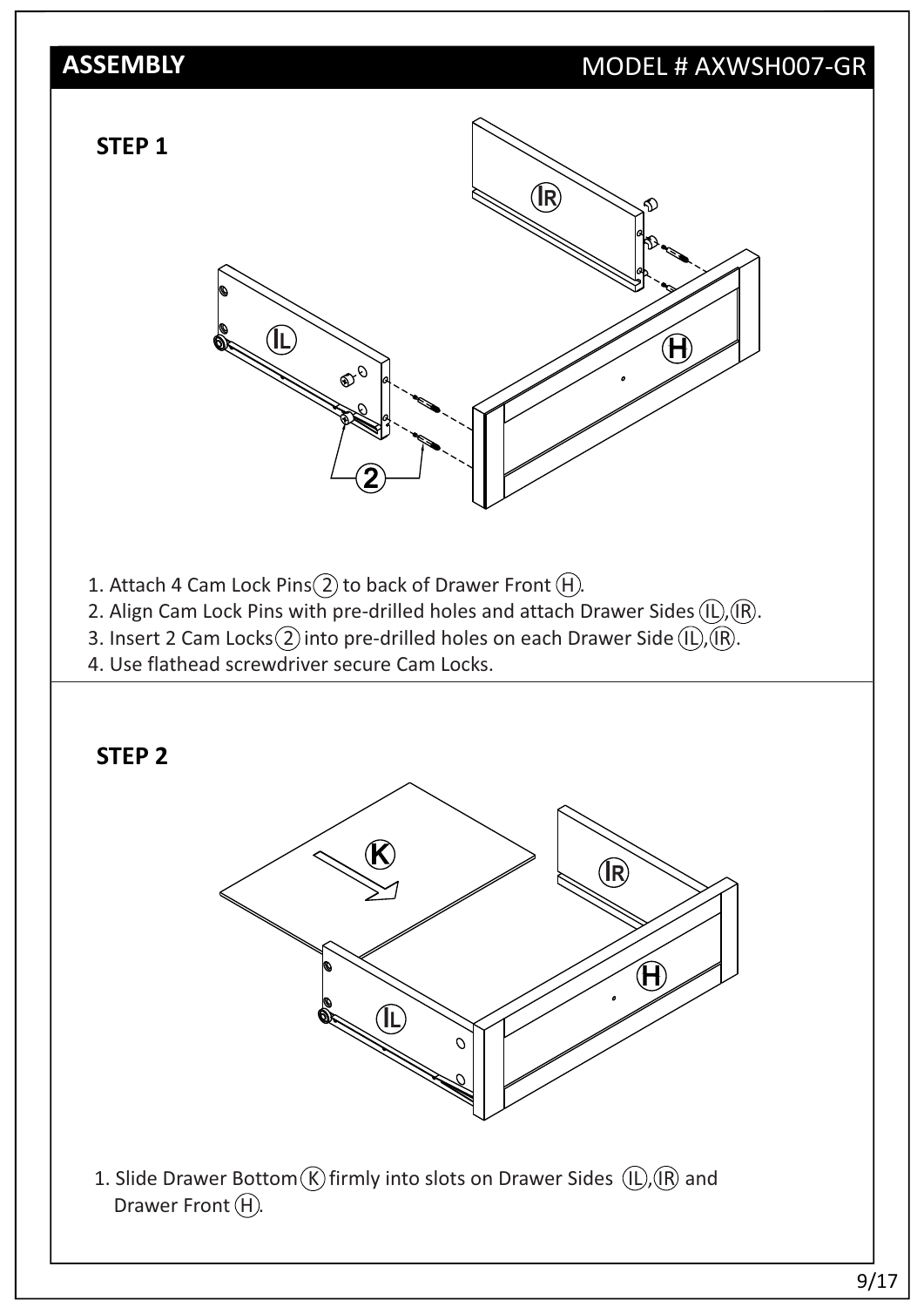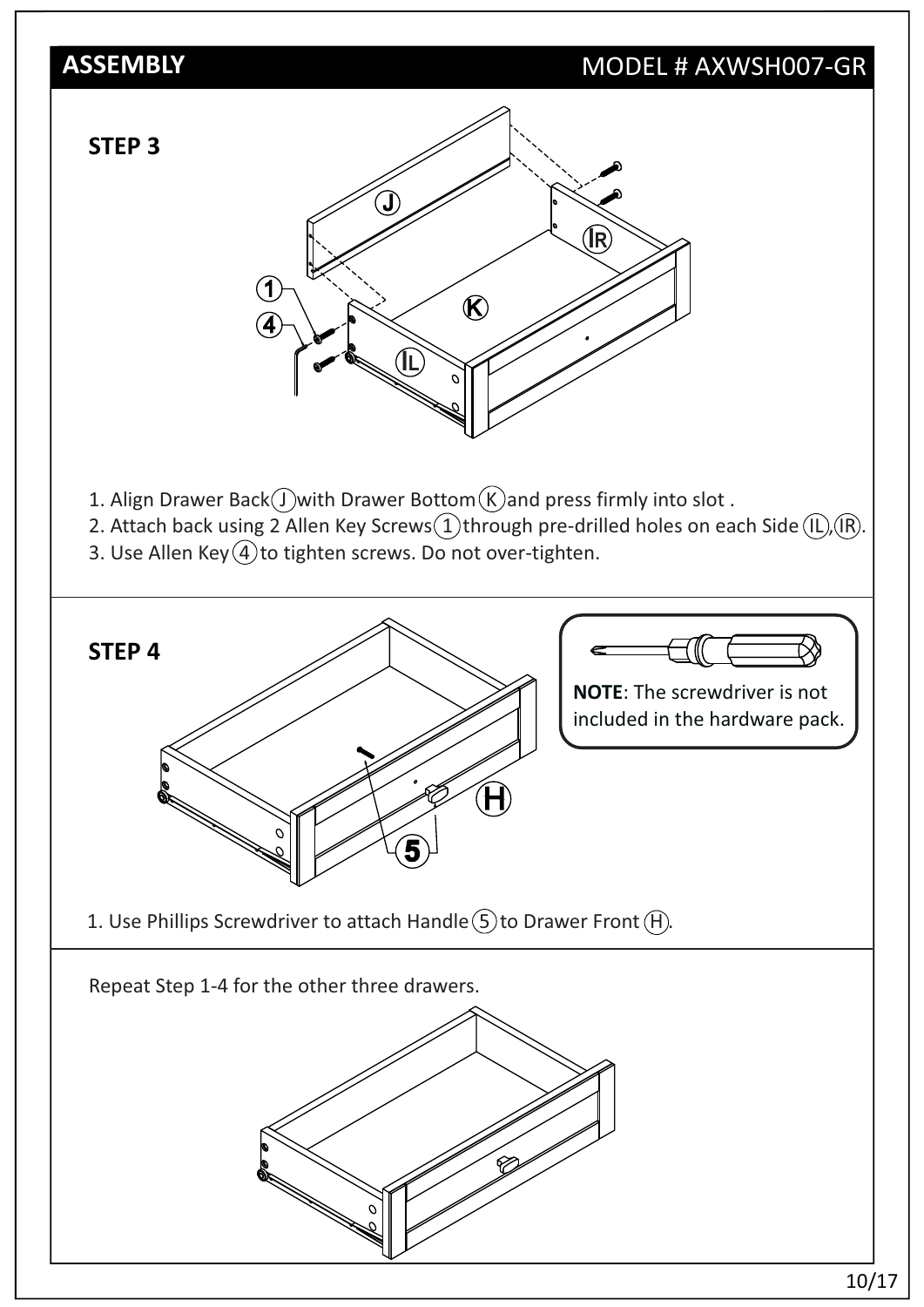

- 1. Insert 2 Wood Dowels  $(3)$  into Middle Frame  $(E)$ .
- 2. Use rubber mallet to tap Dowels  $(3)$  into bottom of holes securely.  $\frac{1}{2}$  length of dowels should be exposed.
- 3. Attach Middle Frame  $\circled$  by inserting exposed dowel ends into matching pre-drilled holes on Left Side  $(BL)$ .
- 4. Attach Top Shelf  $(D)$  to Left Side  $(BL)$  using 3 Allen Key Screws  $(1)$ .
- 5. Use Allen Key $(4)$  to snugly tighten. Do not over-tighten.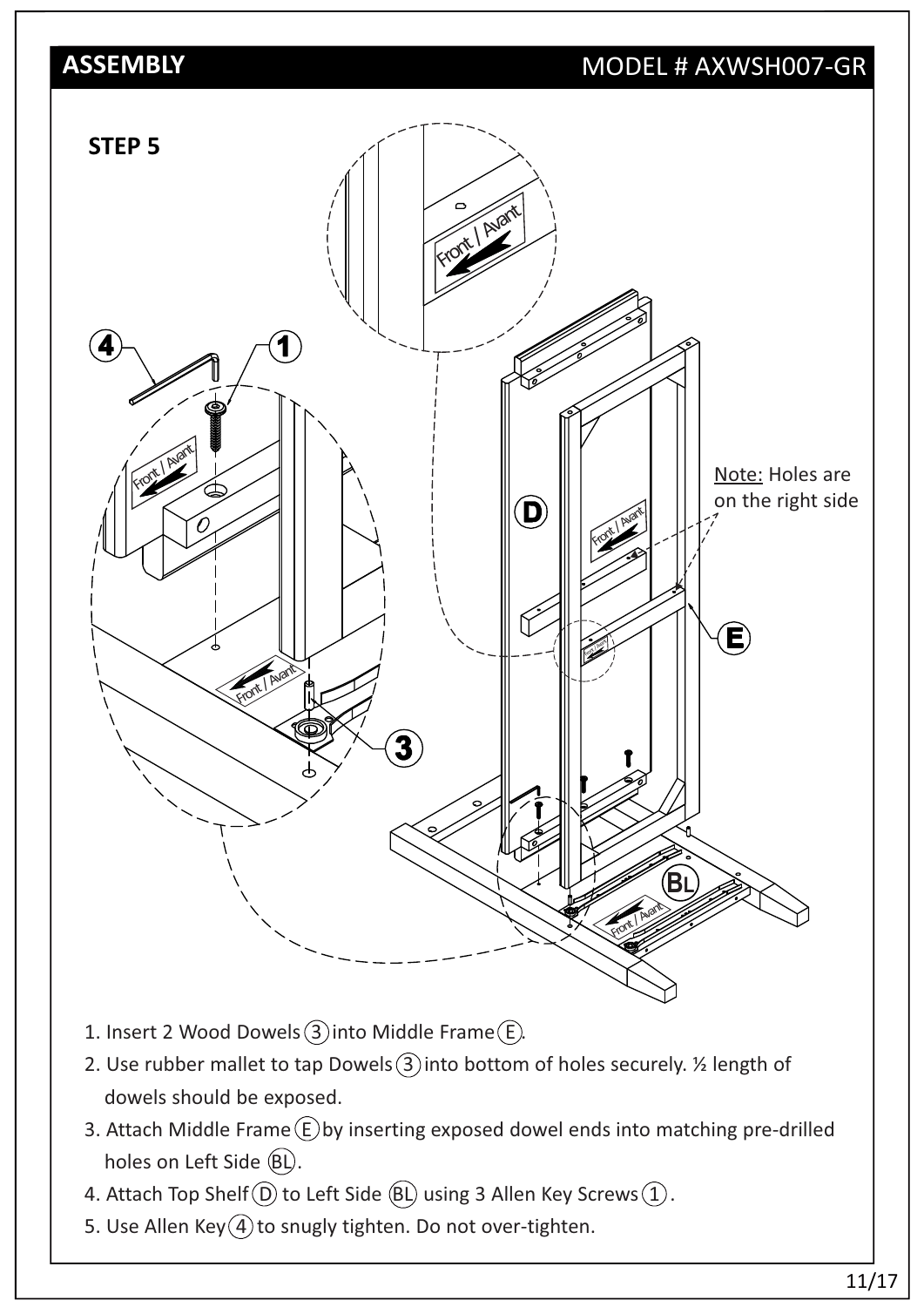# MODEL # AXWSH007-GR

#### **STEP 6**



- 1. Attach Divider  $\bigcirc$  to Top Shelf  $\bigcirc$  and Middle Frame  $\bigcirc$  using 5 Allen Key Screws  $\bigcirc$ .
- 2. Use Allen Key $\widetilde{4}$  to tighten screws. Do not over-tighten.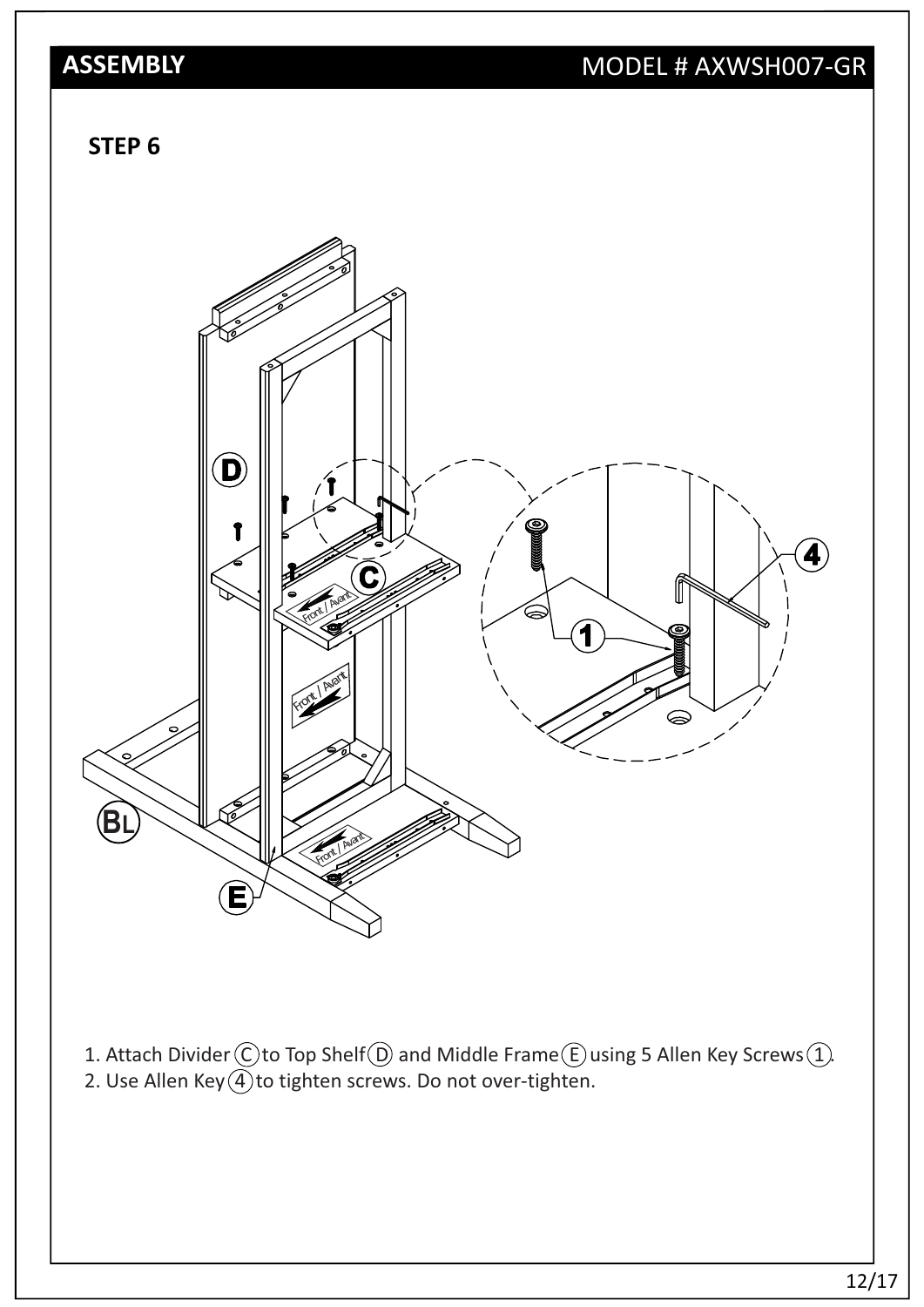# MODEL # AXWSH007-GR

#### **STEP 7**



- 1. Insert 2 Wood Dowels  $(3)$  into Back Panel  $(6)$ .
- 2. Use rubber mallet to tap Dowels  $(3)$  into bottom of holes securely.  $\frac{1}{2}$  length of dowels should be exposed.
- 3. Attach Back Panel  $\textcircled{G}$  by inserting exposed dowel ends into matching pre-drilled holes on Left Side  $(\widehat{BL})$ .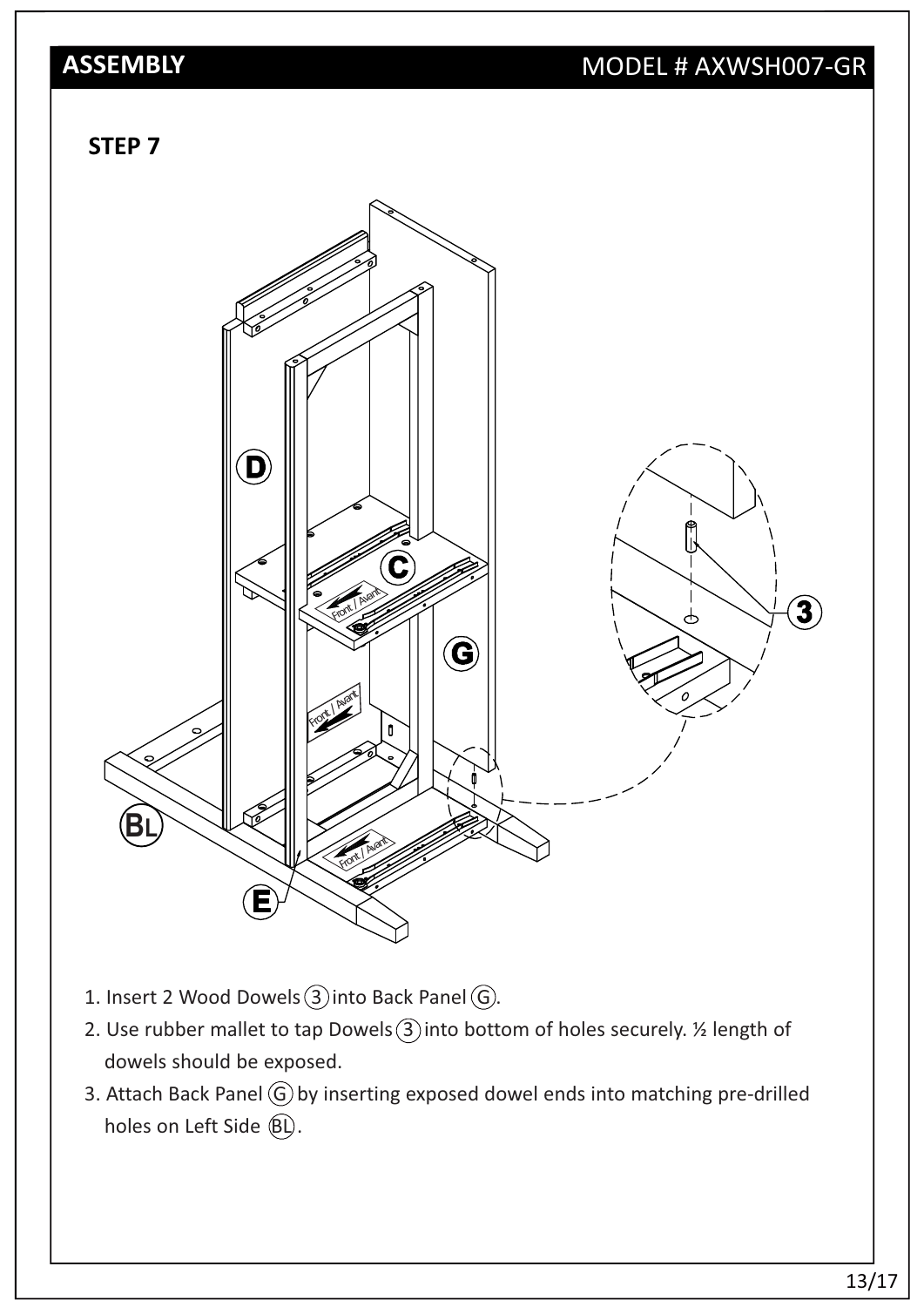# MODEL # AXWSH007-GR

**STEP 8**

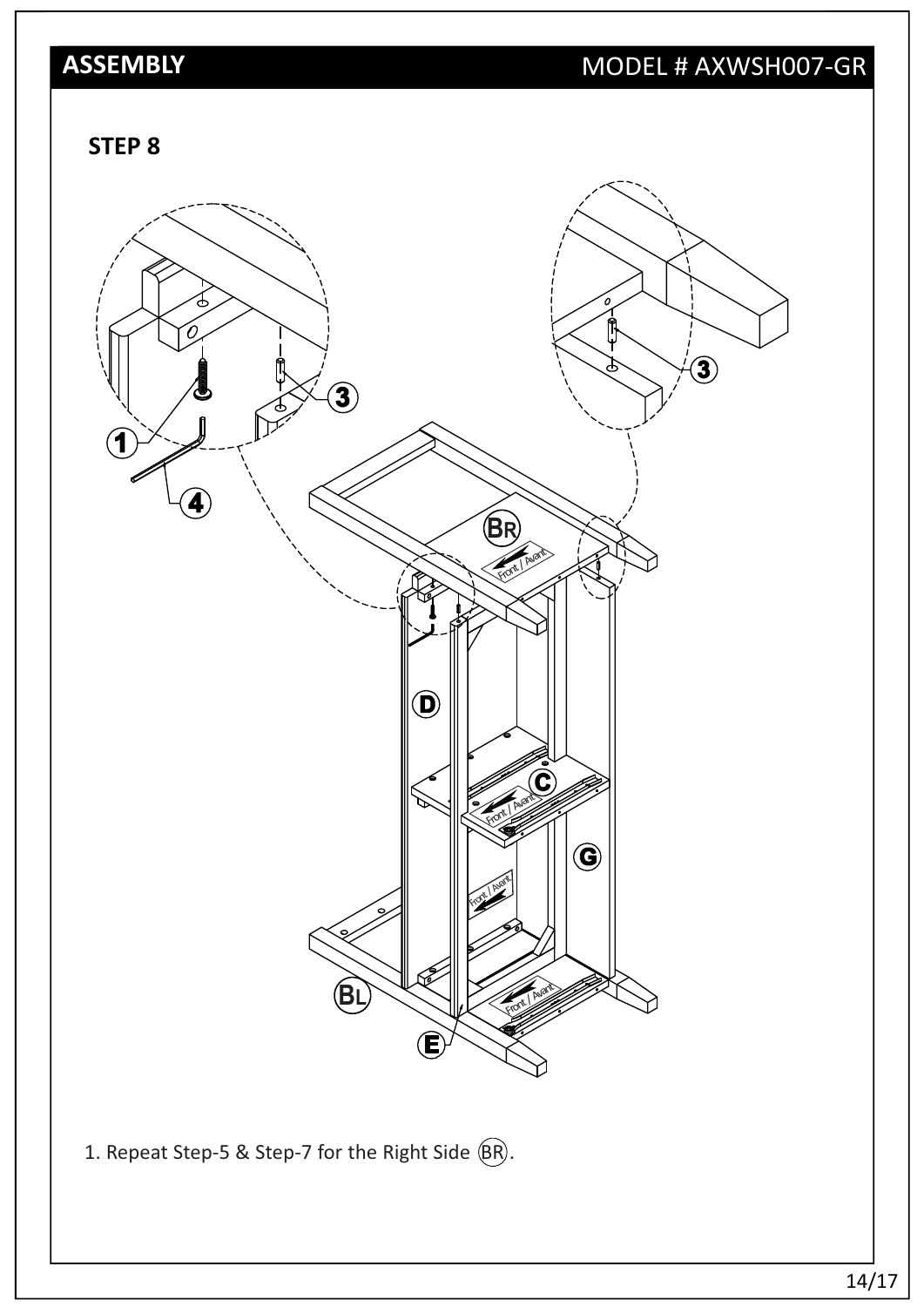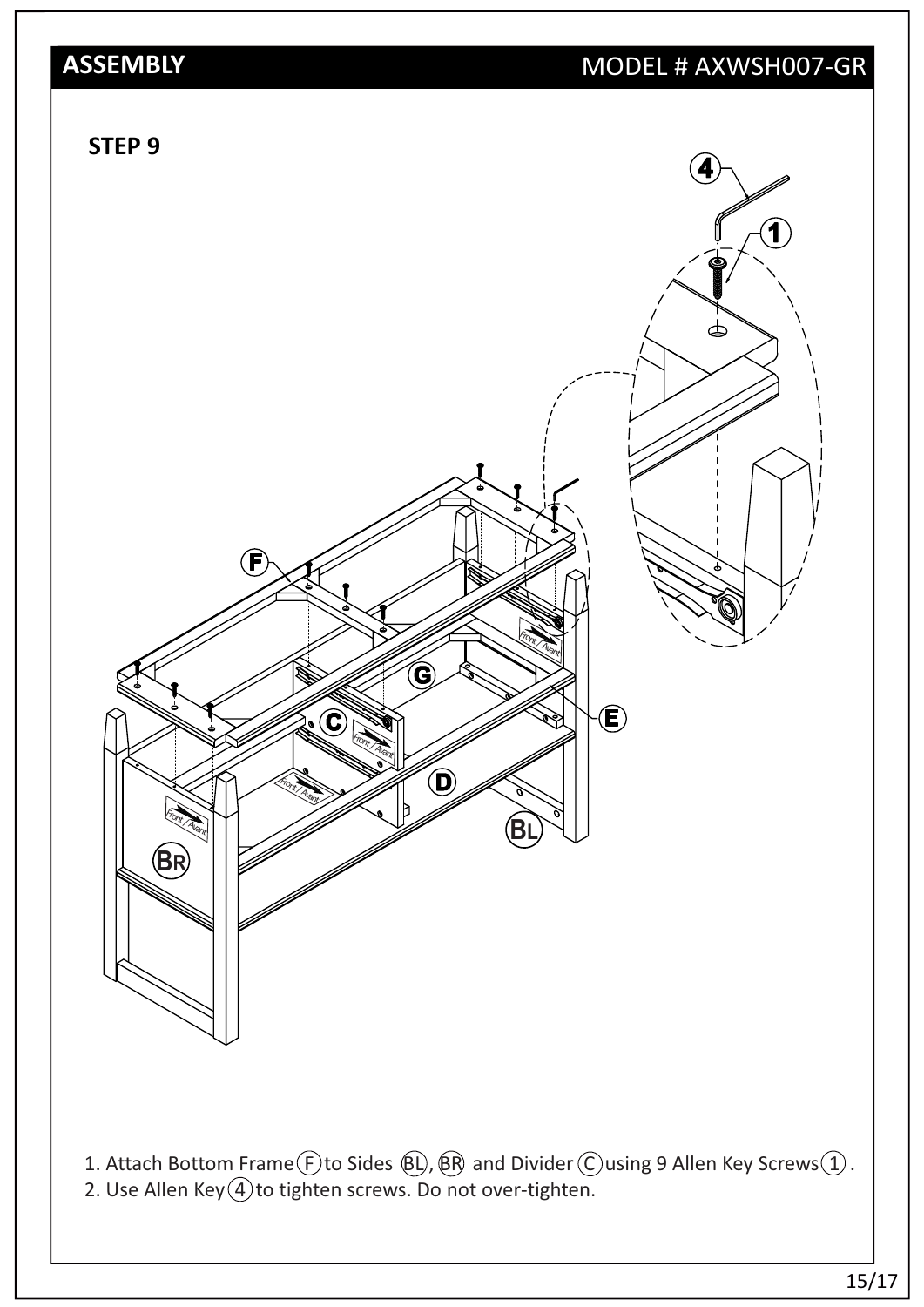#### MODEL # AXWSH007-GR



- 1. Insert 2 Dowels  $(3)$  into top corners of each Side  $(BL)$ ,  $(BR)$ .
- 2. Use rubber mallet to tap Dowels  $(3)$  into bottom of holes securely.  $\frac{1}{2}$  length of Dowels should be exposed.
- 3. Attach 6 Cam Lock Pins $(2)$  to bottom of Top $(A)$ .
- 4. Align pre-drilled holes bottom corners of Top  $\widetilde{A}$  with Dowels  $(3)$  in Sides  $(B)$ ,  $(B)$ .
- 5. Align and insert Cam Lock Pins on Top  $\widehat{A}$  into pre-drilled holes on Sides  $\widehat{B}$ ,  $\widehat{B}$ ,  $\widehat{B}$ ,
- 6. Insert 3 Cam Locks $(2)$  into pre-drilled holes on each Side  $(BL)$ ,  $(BR)$ .
- 7. Use a flathead screwdriver to tighten Cam Locks. Do not over-tighten.

#### **STEP 11**

1. Insert assembled Drawers into drawer glides on assembled table.